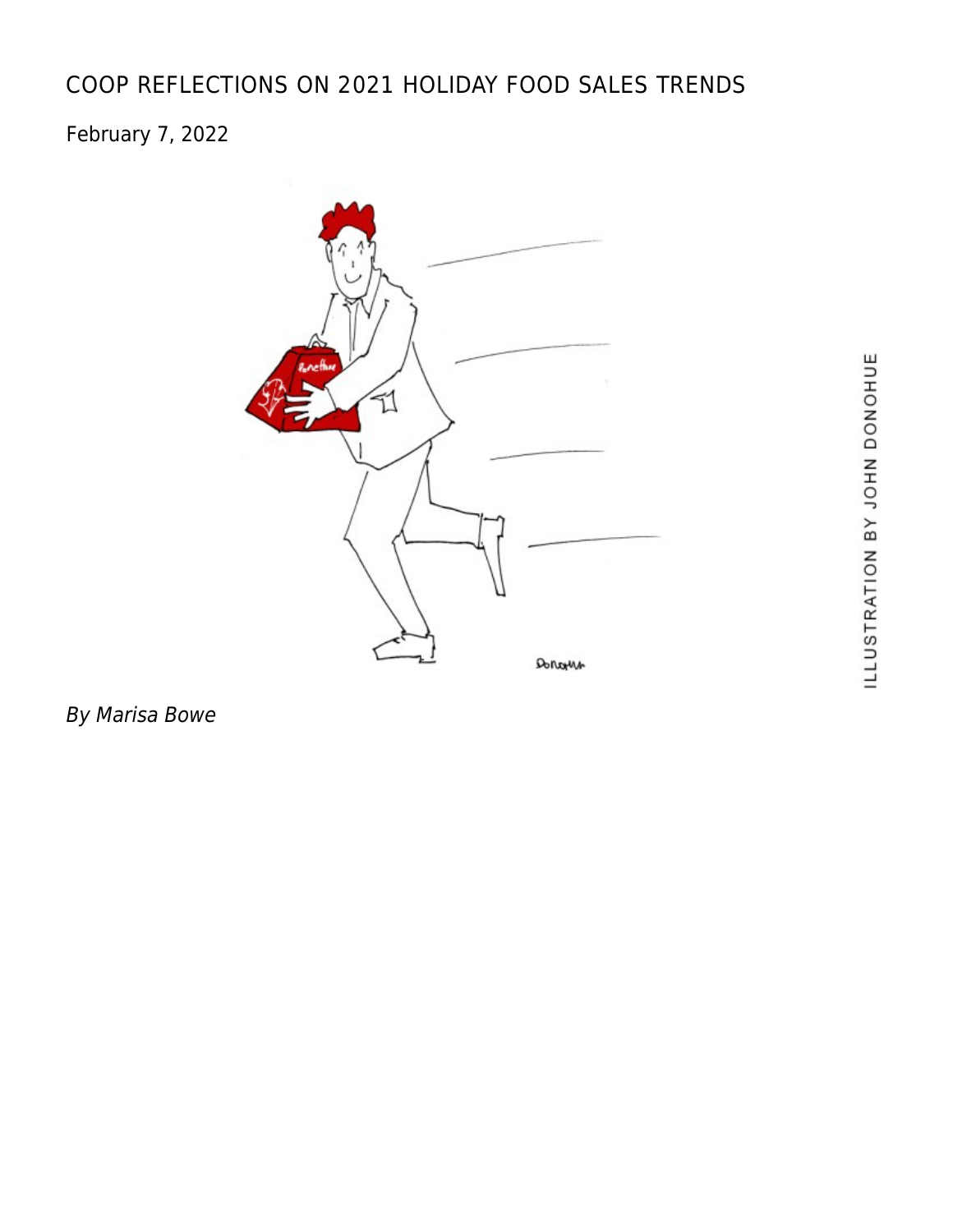

Joe Szladek expected that Coop members would return to being festive over the holidays.

As General Coordinator Joe Szladek was comparing pandemic holiday season sales, like so many of us, he lost track of COVID time. "How many years into this are we?" he asked, pausing a moment to think. "It'll be two in March," he remembered. "So this was the second holiday season."

"Last year [2020] was really hard," he continued, "because we had no idea what people were going to do; if they were going to get together or not. We didn't have the vaccine yet. Should we get a lot of small turkeys because everyone's going to be doing individual things? Or are people even going to buy turkeys?"

"People were kind of bunkered down," said produce buyer John Horsman.

"This year, we expected more people to celebrate in groups that were beyond their immediate pod. We felt like people were really in the mood to be festive with other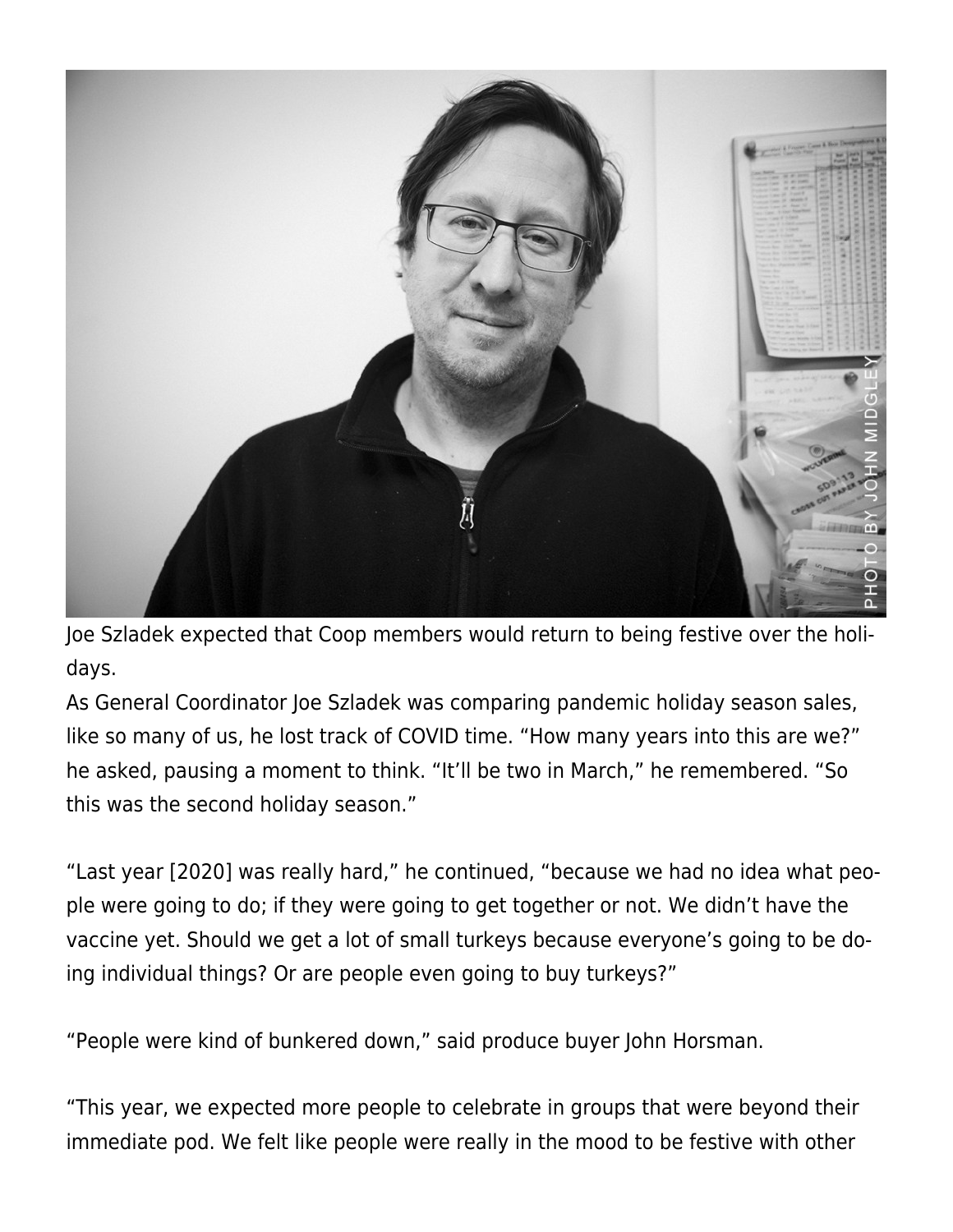people," Szladek said.

"We figured it would be significantly busier than last year," said groceries buyer Gillian Chi. "I figured whatever last year was may be increased by 10%, so that's how we ordered. And for Thanksgiving, that was pretty spot-on."

"It's pretty consistent, Thanksgiving, if you've been doing it for a while," said Chi. "It's the same items over and over again. You know how much stuff people are going to buy, how much stuffing and how much cranberry sauce, so that was pretty straightforward."

But, Chi said, "When it came to the Christmas and the Hanukkah holidays, we sold far more than expected."

"You pre-order a lot of these holiday products in June or July. And in June and July we had no idea what it was going to look like, so we probably were pretty conservative with our orders. And then December came and things were flying off the shelves," said Chi.

"Things were selling at double the rate we expected," she said. "We kept running out of whatever we ordered. Basically, whatever we put on the shelves, people bought, so we just kept having to find new items to order. The things that were available, we grabbed," Chi added.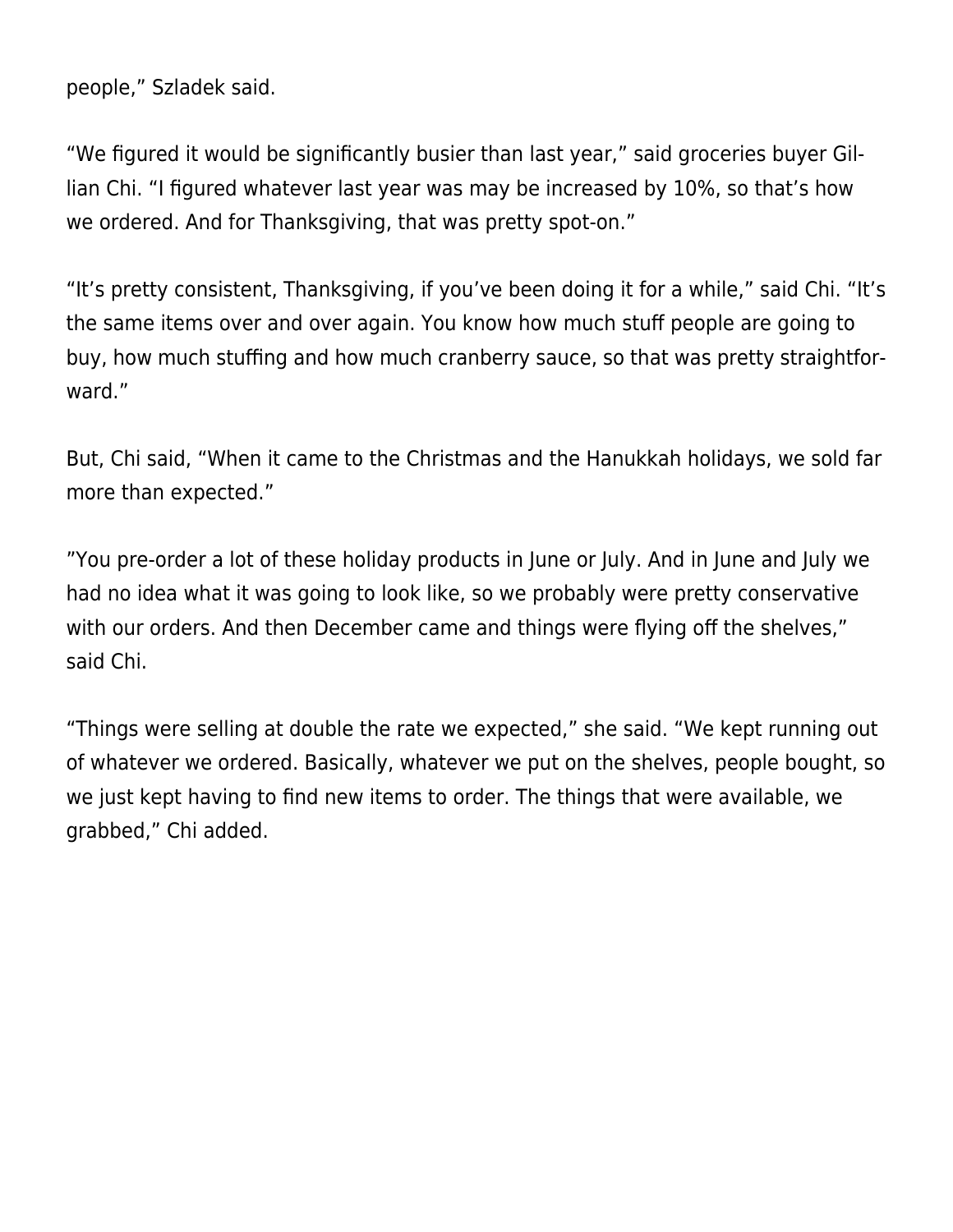

Gillian Chi noted that in June and July we had no idea what the holidays were going to look like.

### **TURKEYS**

Szladek said that turkey sales were high as well this year, but specific types were more popular than others, "What didn't sell as well as expected were the more basic birds, the typical antibiotic-free. The pastured ones, the organic ones—you know, the ones that they read a book to at the end of the night—all sold very well. We could have ordered more, and that's on our list for next year."

GENERAL COORDINATOR JOE SZLADEK SAID THAT TURKEY SALES WERE HIGH AS WELL THIS YEAR, BUT SPECIFIC TYPES WERE MORE POPULAR THAN OTHERS.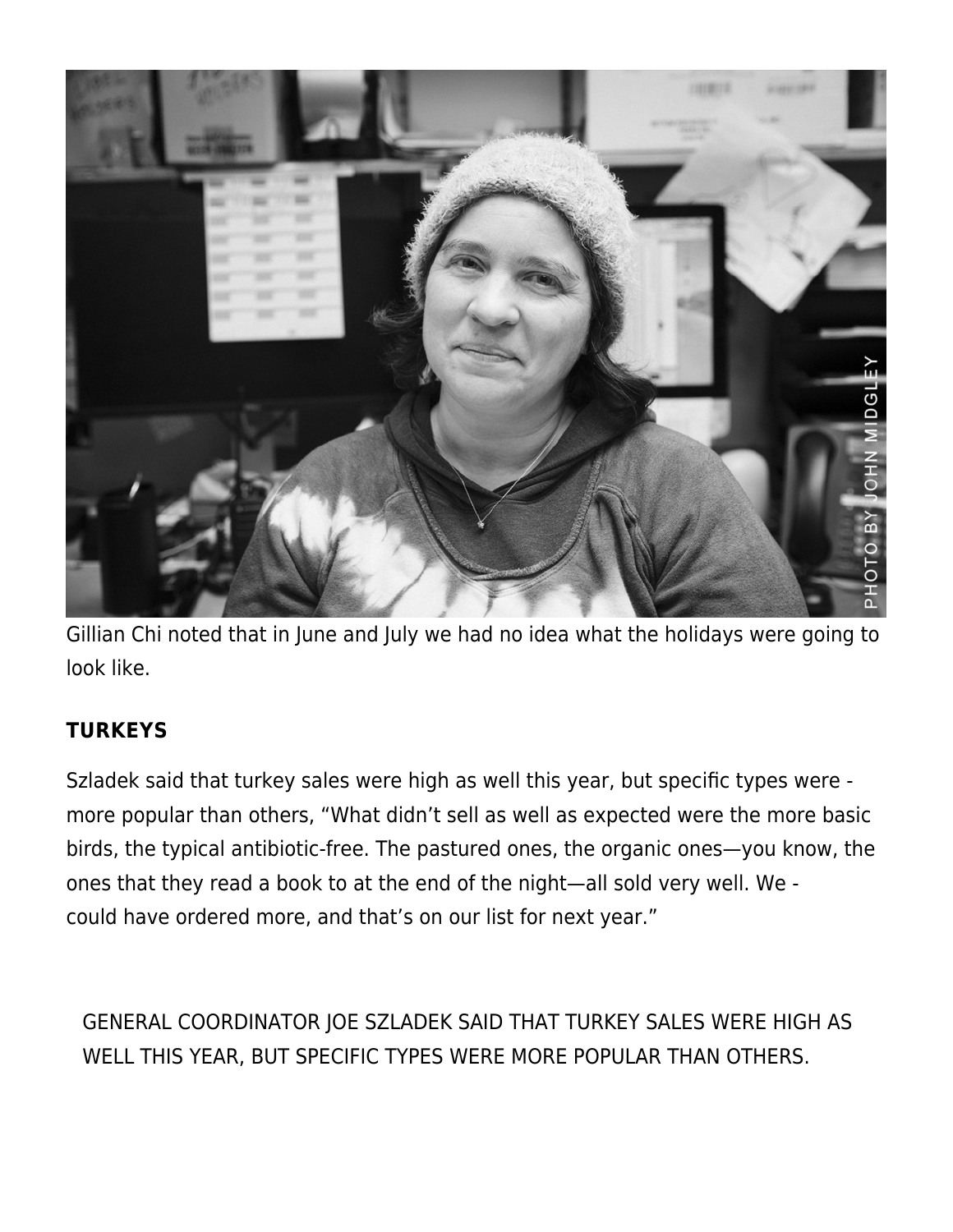Before the holidays, "We were nervous," he said, "because the prices have gone up on so many things, including turkeys. When price increases occur, grocery stores try to avoid increasing the price of their turkeys because they want to signal to people that they have low prices throughout the store, even though they are increasing the prices on other things. Turkeys are used as a loss leader—they lose money on them or just break even. Whereas we just mark everything in the store up 21%, now temporarily 25%, including turkeys."

"So as a result," he explained, "the gap between our turkey prices and other stores was a bit bigger this year. But a lot of the higher priced specialty birds, whether pastured or fed non-GMO or organic feed, they all sold really well." Szladek agreed that it's possible these birds are less expensive at the Coop than at other stores.

### **CHEESE AND GIFTS**

Another unexpected change: "People bought expensive things this year as compared to previous years," noted cheese, bulk and specialty buyer Yuri Weber. "I felt like people maybe just had extra money, or what, I'm not sure." Some economists are pointing to the stimulus checks.

"Usually we sell maybe double the amount of cheap panettone to expensive panettone," he said. "This year it was the other way around, like three to one expensive panettone to cheap panettone."

In general, Weber said, the top-selling items were "more on the gifty side than on the party side."

"All of the gift tins of stuff, I bumped that pretty hard, and we sold out really quickly. And we sold a lot of gift sets. I couldn't even keep them on the shelf. I got in those little hot sauce gift packs and some other gift pack things and they just flew out of here. I literally could not keep them in stock, like sometimes I'd put them on the shelf and they'd be gone the same day," he said.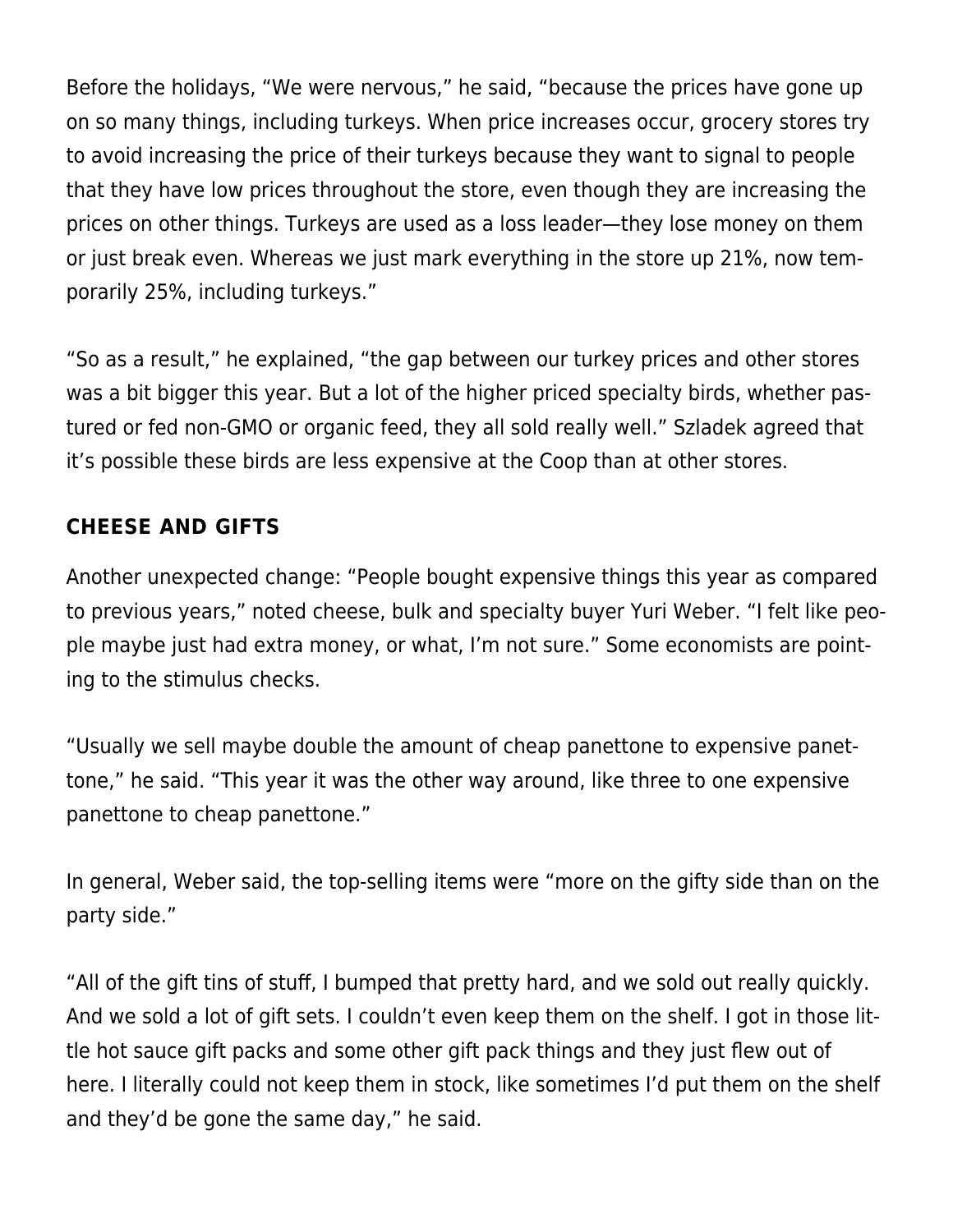"PEOPLE BOUGHT EXPENSIVE THINGS THIS YEAR AS COMPARED TO PREVIOUS YEARS."

BULK AND SPECIALTY BUYER, YURI WEBER

Weber added, "We sold a lot more of what I consider super-expensive cookies, like a 10-ounce thing of cookies for 10 bucks. We sold tons of those types of things. They were in a cute little tin. I don't think people were taking home and opening and eating all of them. They were a gift item."

On the other hand, he said, "We definitely sold a lot less expensive cheese than we have. We sold a lot more expensive cheese over Thanksgiving than we did New Year's, which is really unusual. New Year's is one of those times when I can't keep triple cream cheese on the shelf to save my life. I could stand there all day refilling Mount Tam and whatever other triple cream cheeses we have, and I couldn't keep up. But this year, we sold some, but not nearly like we normally do."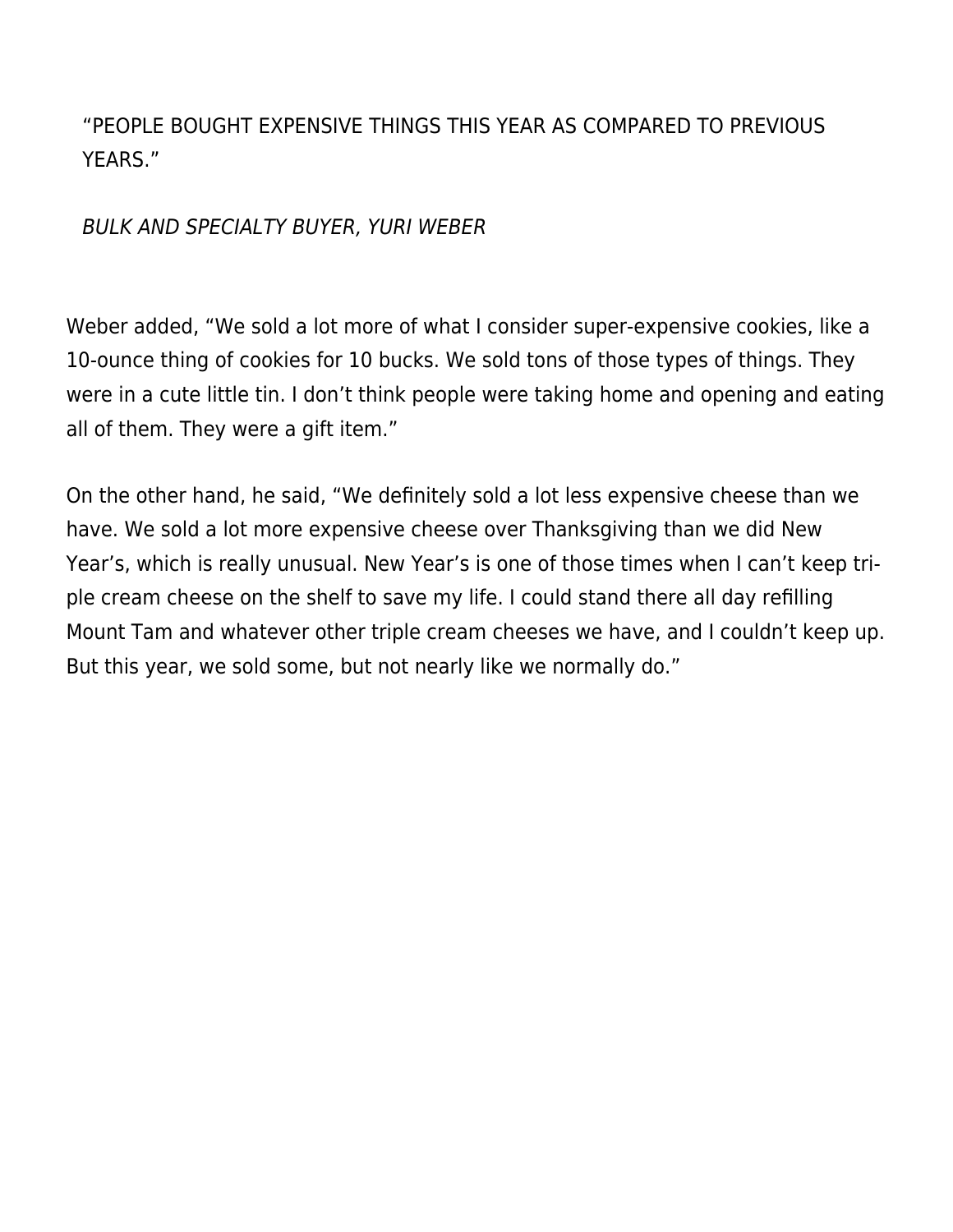

#### **PARTIES**

In that way, Weber said it was "similar to last year. We didn't sell a lot of super-expensive party cheese like we did in 2019. Christmas and New Year's, it just didn't move."

"I kind of thought that that might not be the case this year. I thought maybe things would be returned more to normal, but we did not sell a lot of the things you would bring to a party or have at a party," he added.

"I don't think there were very many dinner parties at all," said Weber. "There were definitely many fewer cheese plates this year. I feel like people maybe compensated [for not having been able to gather the year before] and then maybe retreated [because of Omicron]."

Using himself as an example, Weber said, "We had people over for Thanksgiving and